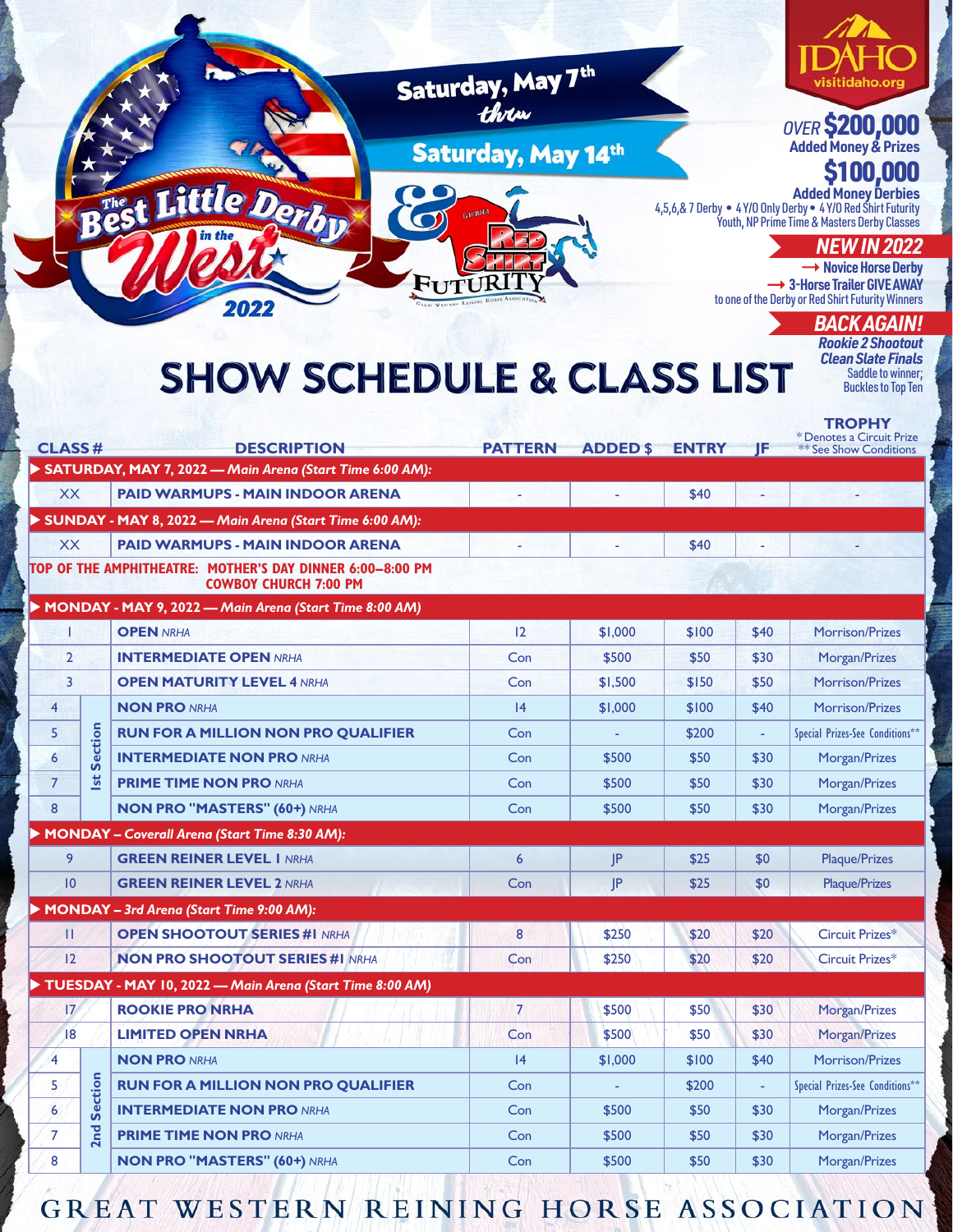

## **SHOW SCHEDULE & CLASS LIST**

| <b>CLASS#</b>   |                         | <b>DESCRIPTION</b>                                         |     | <b>PATTERN ADDED \$</b> | <b>ENTRY</b> | JF   | <u>I KOPH</u> Y<br>* Denotes a Circuit Prize<br><b>** See Show Conditions</b> |
|-----------------|-------------------------|------------------------------------------------------------|-----|-------------------------|--------------|------|-------------------------------------------------------------------------------|
|                 |                         | TUESDAY - Coverall Arena (Start Time 8:30 AM):             |     |                         |              |      |                                                                               |
| 9               |                         | <b>PARA-REINING</b>                                        | A   | JP                      | \$25         | \$20 | <b>Prizes</b>                                                                 |
| 3               |                         | <b>ROOKIE LEVEL I NRHA (CKT SHOW #I)</b>                   | 8   | JP                      | \$20         | \$20 | Plaque/Circuit Prizes*                                                        |
| 4               |                         | <b>ROOKIE LEVEL 2 NRHA (CKT SHOW #1)</b>                   | Con | JP                      | \$20         | \$20 | Saddle**/Plaque/Ckt Prizes**                                                  |
| 15              |                         | <b>RUN FOR A MILLION ROOKIE QUALIFIER #1</b>               | Con |                         | \$200        |      | Special Prizes-See Conditions**                                               |
| 16              |                         | <b>PRIME TIME ROOKIE NRHA (CKT SHOW #1)</b>                | Con | JP                      | \$20         | \$20 | Plaque/Circuit Prizes*                                                        |
|                 |                         | TUESDAY - 3rd Arena (Start Time 9:00 AM):                  |     |                         |              |      |                                                                               |
| 20              |                         | <b>OPEN SHOOTOUT SERIES #2 NRHA</b>                        | 6   | \$250                   | \$20         | \$20 | Circuit Prizes*                                                               |
| 21              |                         | <b>NON PRO SHOOTOUT SERIES #2 NRHA</b>                     | Con | \$250                   | \$20         | \$20 | Circuit Prizes*                                                               |
|                 |                         | WEDNESDAY - MAY 11, 2022 - Main Arena (Start Time 8:00 AM) |     |                         |              |      |                                                                               |
| 23              |                         | <b>NOVICE HORSE NON PRO LEVEL I NRHA</b>                   | 8   | \$500                   | \$50         | \$30 | Morgan/Prizes                                                                 |
| 24              |                         | <b>NOVICE HORSE NON PRO LEVEL 2 NRHA</b>                   | Con | \$1,000                 | \$100        | \$40 | <b>Morrison/Prizes</b>                                                        |
| 25              |                         | <b>NOVICE HORSE NON PRO LEVEL 3 NRHA</b>                   | Con | \$500                   | \$50         | \$30 | Morgan/Prizes                                                                 |
|                 |                         | <b>WEDNESDAY - Coverall Arena (Start Time 8:30 AM)</b>     |     |                         |              |      |                                                                               |
| 22              |                         | <b>LIMITED NON PRO NRHA</b>                                | Ш   | \$500                   | \$50         | \$30 | Morgan/Prizes                                                                 |
| 28              |                         | <b>NON PRO MATURITY LEVEL 4 NRHA</b>                       | 10  | \$1,500                 | \$150        | \$50 | <b>Morrison/Prizes</b>                                                        |
| 29              |                         | <b>NON PRO MATURITY LEVEL 3 NRHA</b>                       | Con | \$1,000                 | \$100        | \$40 | Morrison/Prizes                                                               |
| 30              |                         | <b>NON PRO MATURITY LEVEL 2 NRHA</b>                       | Con | \$500                   | \$50         | \$30 | Morgan/Prizes                                                                 |
| 31              | <b>Section</b><br>$s$ t | <b>NON PRO MATURITY LEVEL I NRHA</b>                       | Con | \$500                   | \$50         | \$30 | Morgan/Prizes                                                                 |
| 32              |                         | <b>NON PRO MATURITY PRIME TIME NRHA</b>                    | Con | \$500                   | \$50         | \$30 | Morgan/Prizes                                                                 |
| 33              |                         | <b>NON PRO MATURITY YOUTH 13&amp;U NRHA</b>                | Con | \$500                   | \$50         | \$30 | Morgan/Prizes                                                                 |
| 34              |                         | <b>NON PRO MATURITY YOUTH 14-18 NRHA</b>                   | Con | \$500                   | \$50         | \$30 | Morgan/Prizes                                                                 |
|                 |                         | <b>WEDNESDAY - 3rd Arena (Start Time 9:00 AM):</b>         |     |                         |              |      |                                                                               |
| 26              |                         | <b>OPEN SHOOTOUT SERIES #3 NRHA</b>                        | 5   | \$250                   | \$20         | \$20 | Circuit Prizes*                                                               |
| 27              |                         | <b>NON PRO SHOOTOUT SERIES #3 NRHA</b>                     | Con | \$250                   | \$20         | \$20 | Circuit Prizes*                                                               |
|                 |                         | THURSDAY - MAY 12, 2022 - Main Arena (Start Time 8:00 AM)  |     |                         |              |      |                                                                               |
| 35              |                         | <b>NOVICE HORSE OPEN LEVEL I NRHA</b>                      | Ш   | \$500                   | \$50         | \$30 | Morgan/Prizes                                                                 |
| 36              |                         | <b>NOVICE HORSE OPEN LEVEL 2 NRHA</b>                      | Con | \$1,000                 | \$100        | \$40 | Morrison/Prizes                                                               |
| 37              |                         | <b>NOVICE HORSE OPEN LEVEL 3 NRHA</b>                      | Con | \$500                   | \$50         | \$30 | Morgan/Prizes                                                                 |
|                 |                         | THURSDAY - Coverall Arena (Start Time 8:30 AM)             |     |                         |              |      |                                                                               |
| 38              |                         | <b>ROOKIE LEVEL 1 GWRHA (CKT SHOW #2)</b>                  | 6   | JP.                     | \$20         | \$20 | Circuit Prizes*                                                               |
| 39              |                         | <b>ROOKIE LEVEL 2</b> GWRHA (CKT SHOW #2)                  | Con | JP                      | \$20         | \$20 | Saddle**/Ckt Prizes**                                                         |
| 40              |                         | <b>RUN FOR A MILLION ROOKIE QUALIFIER #2</b>               | Con |                         | \$200        | ۰    | Special Prizes-See Conditions**                                               |
| 41              |                         | <b>PRIME TIME ROOKIE</b> GWRHA (CKT SHOW #2)               | Con | JP                      | \$20         | \$20 | Circuit Prizes*                                                               |
| 28              |                         | <b>NON PRO MATURITY LEVEL 4 NRHA</b>                       | 10  | \$1,500                 | \$150        | \$50 | Morrison/Prizes                                                               |
| 29 <sup>°</sup> | Section                 | <b>NON PRO MATURITY LEVEL 3 NRHA</b>                       | Con | \$1,000                 | \$100        | \$40 | Morrison/Prizes                                                               |
| 30              |                         | <b>NON PRO MATURITY LEVEL 2 NRHA</b>                       | Con | \$500                   | \$50         | \$30 | Morgan/Prizes                                                                 |
| 31              |                         | <b>NON PRO MATURITY LEVEL I NRHA</b>                       | Con | \$500                   | \$50         | \$30 | Morgan/Prizes                                                                 |
| 32              | 2nd                     | <b>NON PRO MATURITY PRIME TIME NRHA</b>                    | Con | \$500                   | \$50         | \$30 | Morgan/Prizes                                                                 |
| 33              |                         | <b>NON PRO MATURITY YOUTH 13&amp;U NRHA</b>                | Con | \$500                   | \$50         | \$30 | Morgan/Prizes                                                                 |
| 34              |                         | <b>NON PRO MATURITY YOUTH 14-18 NRHA</b>                   | Con | \$500                   | \$50         | \$30 | Morgan/Prizes                                                                 |
|                 |                         |                                                            |     |                         |              |      |                                                                               |

GREAT WESTERN REINING HORSE ASSOCIATION